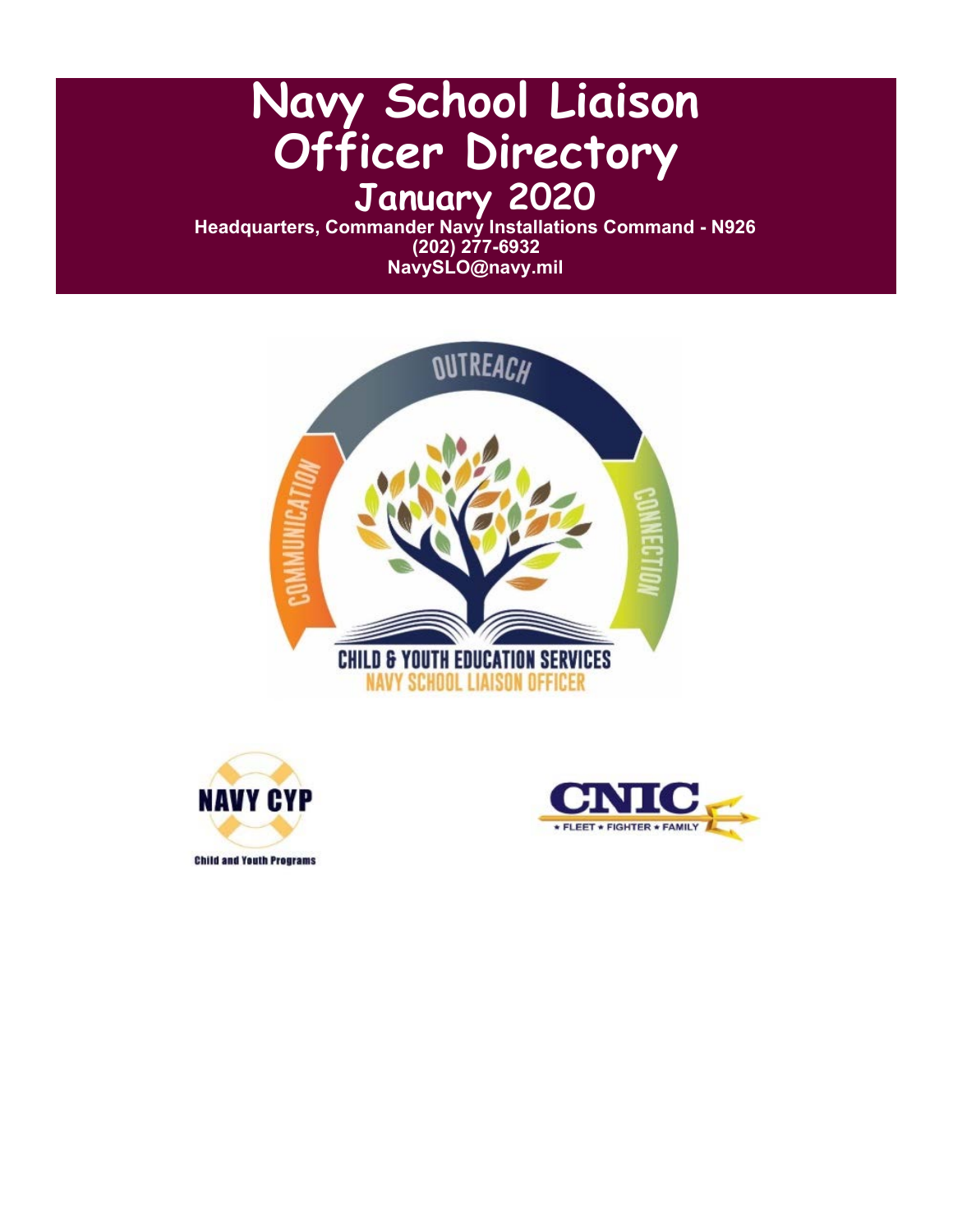# **WHAT CAN YOU EXPECT FROM YOUR NAVY SLO?**

The SLO serves as the primary liaison between community schools, commanders, and military parents. SLOs face a wide range of issues concerning schools and military children's education. To this end, the Navy requires SLOs to fulfill seven core responsibilities to support commanders, educators and military associated parents:

School Transition Services / Permanent Change of Station (PCS) Cycle Support Deployment Support Special Education System Navigation Installation, School, and Community Communications Partnerships in Education Homeschool Linkage, Support Postsecondary Preparation

OCONUS ONLY: USDA Free and Reduced Meal Program

REQUEST A YOUTH SPONSOR: E-mail: [NavyCYP@militarychildcare.com](mailto:NavyCYP@militarychildcare.com)

Navy CYP Programs Page (CDC-CDH-SAC-Youth/Teen-CYES): <https://www.navycyp.org/>

NAVY SLO Facebook: <https://www.facebook.com/Navy.School.LIasion.Officer/>

MIC3-Military Interstate Children's Compact Commission: <http://www.mic3.net/>

Child Care: <https://militarychildcare.cnic.navy.mil/>

DoDEA Schools: <https://www.dodea.edu/registration-process.cfm>

## **HOW DO I FIND MY NAVY OR OTHER SERVICE SLO?**

The below links will take you to listings of all Service SLO's world-wide. Contact information is provided and most include a web link for local information.

**NAVY SLO DIRECTORY:** <https://www.cnic-n9portal.net/elibrary/index.cfm/document-library/?documentlibraryaction=view&id=36>

**ARMY-MARINE-AIR FORCE - COAST GUARD SLO DIRECTORY:** <http://www.dodea.edu/Partnership/>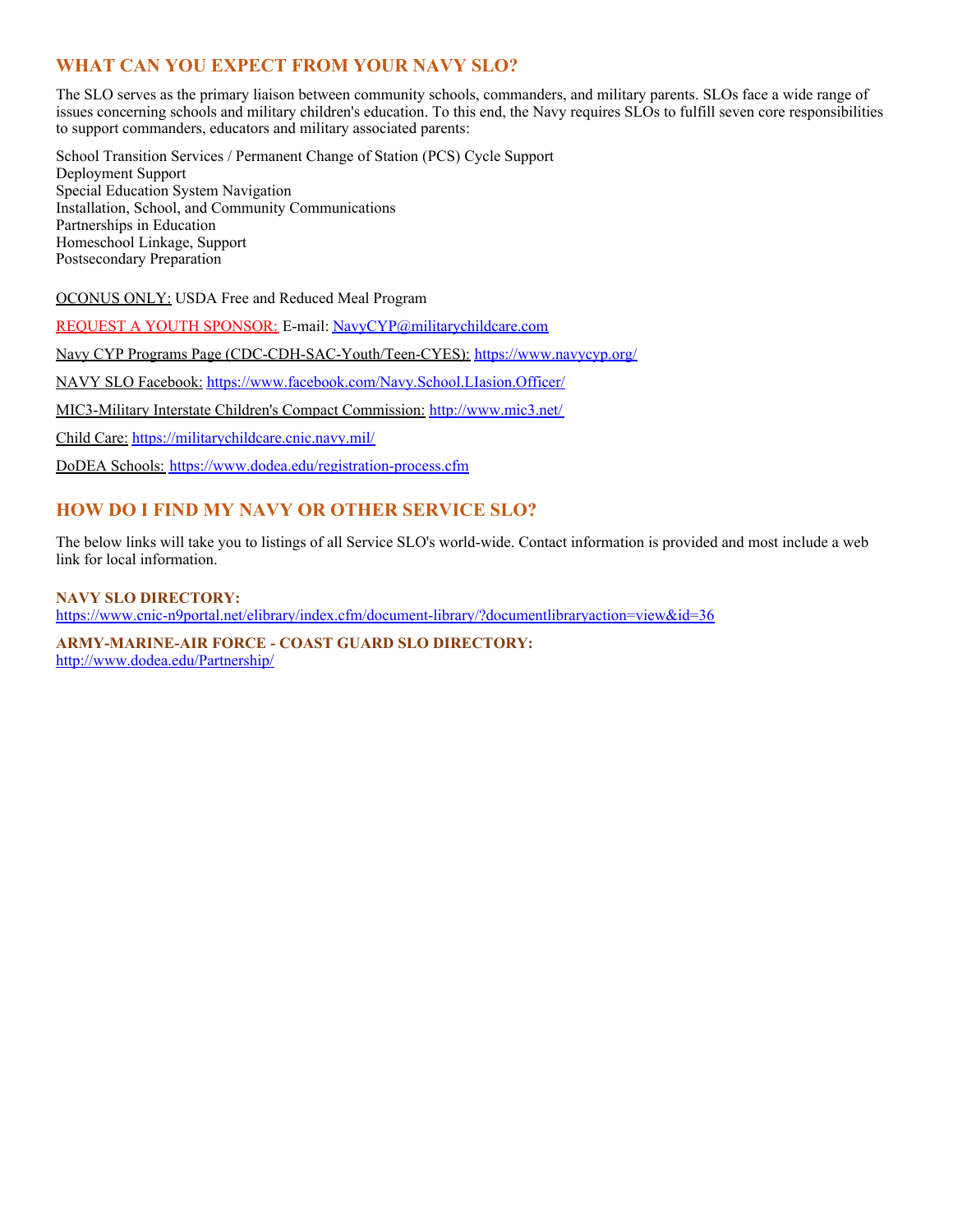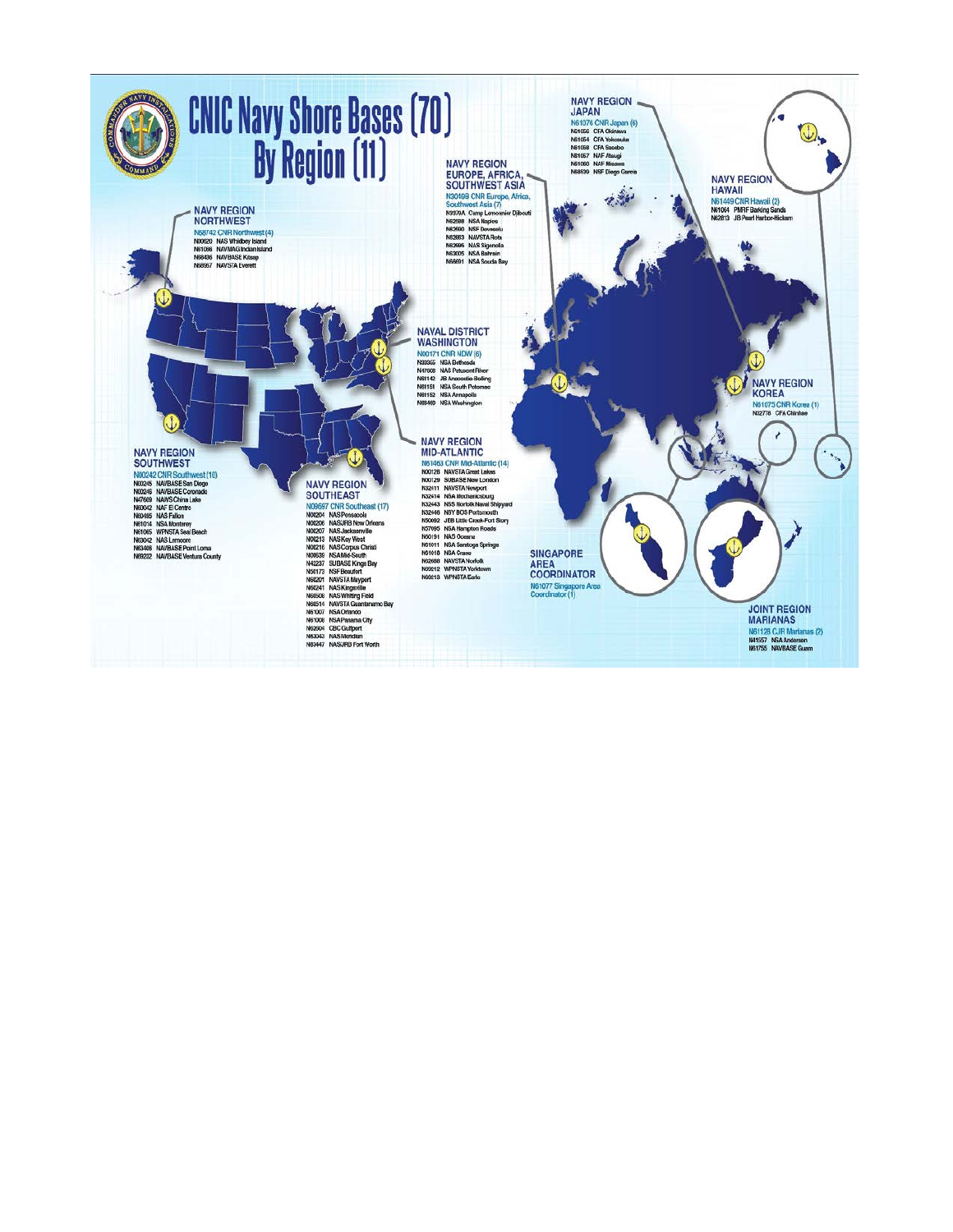#### **NAVY SCHOOL LIAISON OFFICERS - WORLD WIDE**

#### **EURAFCENT**

**EURAFCENT** 011-39-081-568-2081 Email: CNREURAFCENT\_N9\_SLO@eu.navy.mil

Email: BahrainSLO@me.navy.mil email: NaplesSLO@eu.navy.mil

Email: SLORota@eu.navy.mil Email: SLOSigonella@eu.navy.mil

**Bahrain Naval Support Activity** 011--973--1785--4903 **Naples Naval Support Activity** 011-39-081-811-6549

**Rota Naval Station** 011-34-956-82-2425 **Sigonella Naval Air Station** 011-39-095-86-3242

#### **Hawaii**

**Hawaii** 808-375-1657 Email: tomoko.dangerfield@fe.navy.mil

**Barking Sands Pacific Missile Range Facility** 808-471-3673 **Pearl Harbor-Hickam Joint Base** 808-473-0725 Email: melissa.a.johnson@navy.mil Email: nrhslo@navy.mil

#### **Japan**

**Japan** 011-81-46-816-8666 Email: kathryn.hardebeck@fe.navy.mil

**Atsugi Naval Air Facility** 315-264-4732 **Sasebo Fleet Activities** 252-2206 Email: hannah.mccarthy@fe.navy.mil email: SLO\_CFA\_Sasebo@fe.navy.mil

**Yokosuka Fleet Activities** 315-243-4079 Email: SLOYokosuka@fe.navy.mil

# **Joint Region Marianas**

**Joint Region Marianas** 361-961-2625 Email: corpuschristislo@navy.mil

Email: Christine.Monroe@fe.navy.mil email: sloguam@fe.navy.mil

**Andersen Air Force Base** 671-349-1141 **Guam Naval Base** 671-349-6251 or DSN 349-6678

#### **Korea**

**Korea** 671-349-1141 Email: Christine.Monroe@fe.navy.mil

**Chinhae Fleet Activities** COMM: 055.540.5381 Email: Linda.Chao-Rogers@FE.navy.mil

#### **Mid-Atlantic**

**Mid-Atlantic** (757) 322-2679 Email: RSLO.CNRMA.fct@navy.mil

**Crane Naval Support Activity** 847-688-3440 ext 129 **Earle Naval Weapons Station** 732-866-2472 Email: slo.navstaglakes@navy.mil Email: SLO.NWSEARLE.fct@navy.mil

Email: SLO.JEBLC.fct@navy.mil Email: SLO.NWSEARLE.fct@navy.mil

**New London Naval Submarine Base** 860-694-3772 **Newport Naval Station** 401-841-7126 Email: SLO.SUBASENLON.fct@navy.mil Email: slo.navstanewport.fct@navy.mil

Email: SLO.NAVSTANORFOLK.FCT@NAVY.mil email: slo.nnsy.fct@navy.mil

**Northwest Annex Naval Support Activity** 757-921-5876 **Oceana Naval Air Station** 757-433-2496

**Fort Story JEB** 757-422-7166 **Great Lakes Naval Station** 847-688-3440 ext 129 Email: SLO.JEBFS.fct@navy.mil Email: slo.navstaglakes@navy.mil

**Little Creek- Fort Story Joint Base** 757-462-7951 **Mechanicsburg Naval Support Activity** 732-866-2472

**Norfolk Naval Station** 757-445-0350 **Norfolk Naval Shipyard Naval Shipyard** (757) 396-7947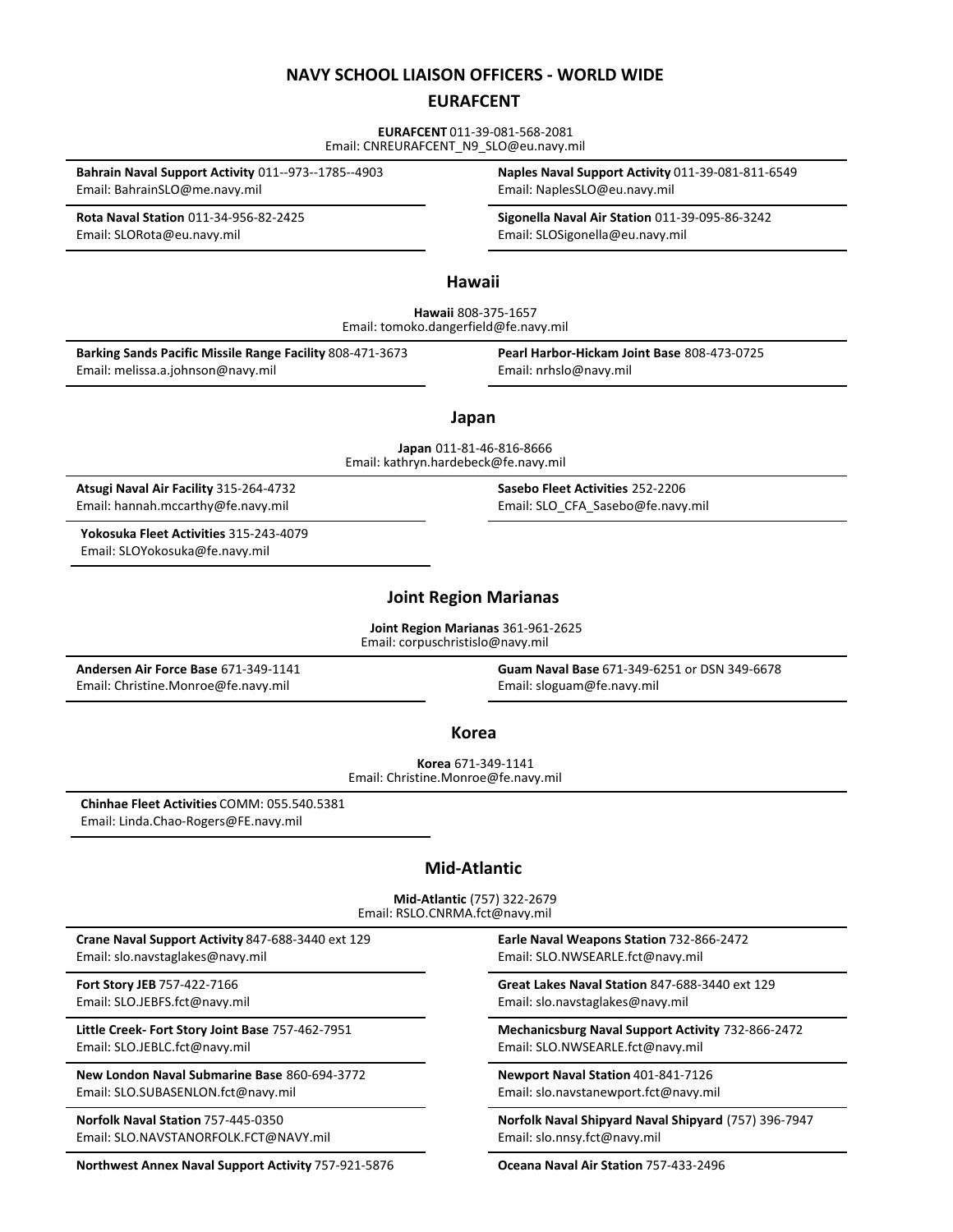Email: SLO.NWSEARLE.fct@navy.mil Email: SLO.PNSY.fct@navy.mil

**Saratoga Springs Naval Support Activity** (757) 322-2679 **Yorktown Naval Weapons Station** 757-887-7311 Email: RSLO.CNRMA.fct@navy.mil Email: slo.nwsyorktown.fct@navy.mil

**Philadelphia Naval Support Activity** 732-866-2472 **Portsmouth New Hamphire Naval Shipyard** 207-318-1730

#### **Midwest**

**Midwest** 202-433-0519 Email: chuck.clymer@navy.mil

#### **Naval District Washington**

**Naval District Washington** 202-433-2566 Email: horace.franklin@navy.mil

Email: NavySLO.JBAB.fct@navy.mil email: michelle.boone@navy.mil

Email: tashina.m.andrus.naf@mail.mil Email: slo.nsasp.fcm@navy.mil

**Indian Head Naval Support Facility** 540-653-2070 **Patuxent River Naval Air Station** 301-995-4004 Email: slo.nsasp.fcm@navy.mil Email: NavySLO.NASPAXR.fct@navy.mil

**Washington Navy Yard Naval Support Activity** 202-433-2566 Email: horace.franklin@navy.mil

**Anacostia Bolling Joint Base** 202-404-1014 **Annapolis Naval Support Activity** 410-293-2605

**Bethesda Naval Support Activity** 301-295-7849 **Dahlgren Naval Support Facility** 540-653-2070

#### **Northwest**

**Northwest** (360) 396-4860 Email: cnrnw.slo@navylifepnw.com

Email: everett.slo@navylifepnw.com ether and the state of the mail: marcella.atwood@navy.mil

**Everett Naval Station** 425-304-3688 **Kitsap Naval Base** 360-476-7243

**Whidbey Island Naval Air Station** (360) 396-4860 Email: cnrnw.slo@navylifepnw.com

#### **Singapore**

**Singapore** 315-421-2106 Email: Terra.Hendrickson@fe.navy.mil

**Singapore Naval Support Activity** DSN Email: kelsey.lambert@fe.navy.mil

#### **Southeast**

**Southeast** 904-542-4566 Email: CNISEHQSLO.FCT@navy.mil

Email: corpuschristieslo@navy.mil email: Email: cni ftwo slo@navy.mil

**Jacksonville Naval Air Station** 904-778-2236 **Key West Naval Air Station** 305-393-9510 Email: jaxs\_nas\_mwr\_schoolliaison@navy.mil email: naskwslo16@gmail.com

Email: kingsbayslo@navy.mil Email: kingsvilleslo@navy.mil

**Mayport Naval Station** 904-270-6289 x1305 **Meridian Naval Air Station** (601) 679-2473 Email: mayportslo@navy.mil email: nasmer.slo@navy.mil

**Corpus Christi Naval Air Station** 361-961-2625 **Fort Worth Naval Air Station Joint Reserve Base** 817-782-1873

**Guantanamo Bay Naval Station** 757--458--2172 **Gulfport Construction Battalion** 228-871-2117 Email: usn.gtmoslo@mail.mil email: navyschoolliaison\_gulfport.fct@navy.mil

**Kings Bay Naval Submarine Base** 912-573-8986 **Kingsville Naval Air Station** 361-516-4366 Cell: 361-537-7595